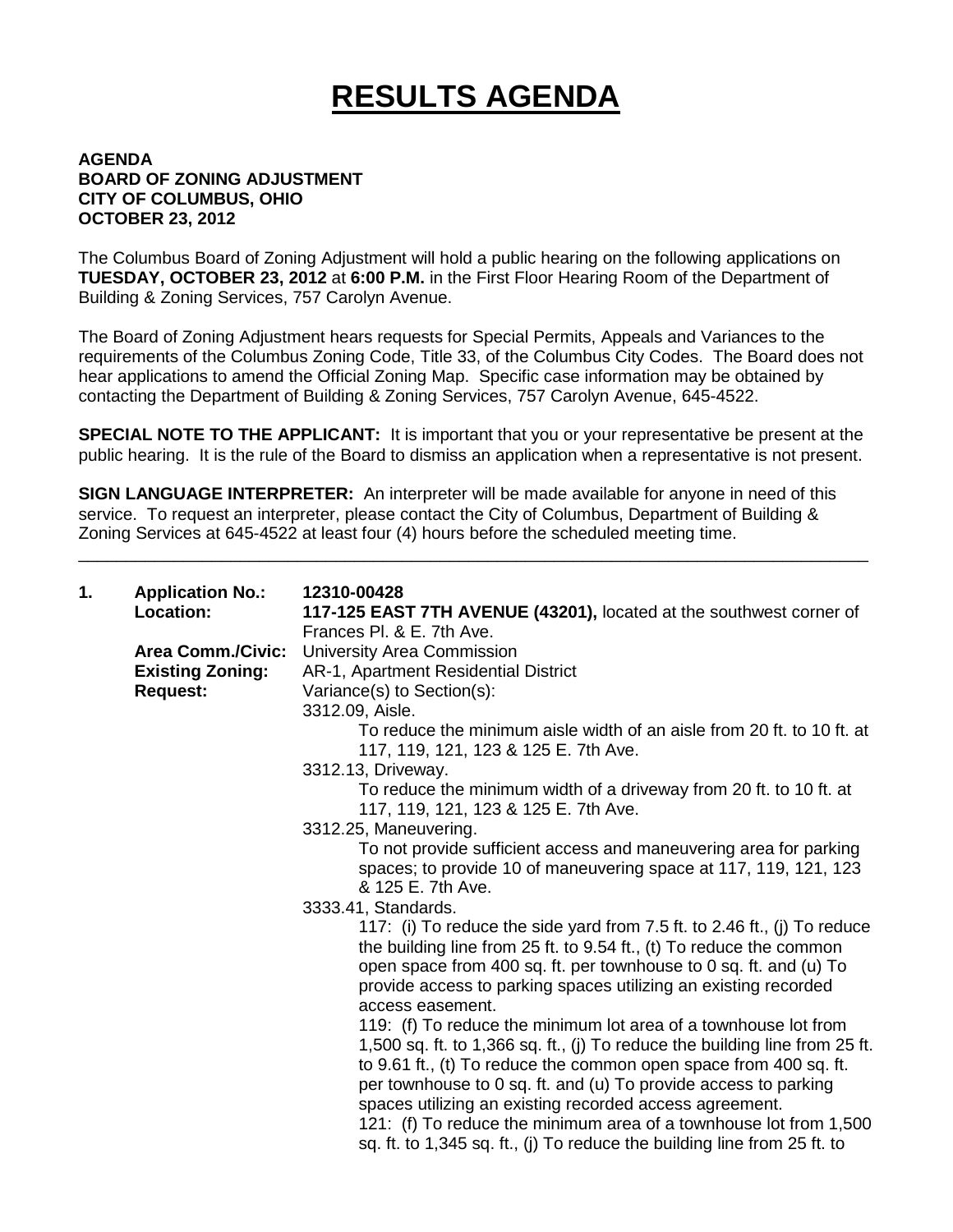|                           | 9.68 ft., (t) To reduce the common open space from 400 sq. ft. per<br>townhouse to 0 sq. ft. and (u) To provide access to parking spaces<br>utilizing an existing recorded access easement.<br>123: (f) To reduce the minimum area of a townhouse lot from 1,500<br>sq. ft. to 1,349 sq. ft., (i) To reduce the building line from 25 ft. to<br>9.74 ft., (t) To reduce the common open space from 400 sq. ft. per<br>townhouse to 0 sq. ft. and (u) To provide access to parking spaces<br>utilizing an existing recorded access easement.<br>125: (i) To reduce the side yard from 7.5 ft. to 1.3 ft., (j) To reduce<br>the building line from 25 ft. to 9.81 ft., (t) To reduce the common<br>open space from 400 sq. ft. per townhouse to 0 sq. ft. and (u) To |
|---------------------------|--------------------------------------------------------------------------------------------------------------------------------------------------------------------------------------------------------------------------------------------------------------------------------------------------------------------------------------------------------------------------------------------------------------------------------------------------------------------------------------------------------------------------------------------------------------------------------------------------------------------------------------------------------------------------------------------------------------------------------------------------------------------|
|                           | provide access to parking spaces utilizing an existing recorded<br>access agreement.<br>3312.29, Parking space.                                                                                                                                                                                                                                                                                                                                                                                                                                                                                                                                                                                                                                                    |
|                           | To reduce the minimum dimensions of a parking space from 9 ft. by<br>18 ft. to 8 ft. by 18 ft. at 119, 121 & 123 E. 7th Ave.                                                                                                                                                                                                                                                                                                                                                                                                                                                                                                                                                                                                                                       |
| Proposal:                 | To convert a five unit apartment complex into five townhouse units.                                                                                                                                                                                                                                                                                                                                                                                                                                                                                                                                                                                                                                                                                                |
| Applicant(s):             | Richard Bruggeman; c/o Tom Sampson; Behal, Sampson, Dietz, Inc.                                                                                                                                                                                                                                                                                                                                                                                                                                                                                                                                                                                                                                                                                                    |
|                           | 990 W. 3rd Ave.                                                                                                                                                                                                                                                                                                                                                                                                                                                                                                                                                                                                                                                                                                                                                    |
|                           | Columbus, Ohio 43212                                                                                                                                                                                                                                                                                                                                                                                                                                                                                                                                                                                                                                                                                                                                               |
| <b>Property Owner(s):</b> | <b>Richard Bruggeman</b>                                                                                                                                                                                                                                                                                                                                                                                                                                                                                                                                                                                                                                                                                                                                           |
|                           | 11 Buttles Ave.                                                                                                                                                                                                                                                                                                                                                                                                                                                                                                                                                                                                                                                                                                                                                    |
| <b>Case Planner:</b>      | Columbus, Ohio 43215                                                                                                                                                                                                                                                                                                                                                                                                                                                                                                                                                                                                                                                                                                                                               |
| E-mail:                   | Dave Reiss, 645-7973<br>DJReiss@Columbus.gov                                                                                                                                                                                                                                                                                                                                                                                                                                                                                                                                                                                                                                                                                                                       |
| <b>APPROVED</b>           |                                                                                                                                                                                                                                                                                                                                                                                                                                                                                                                                                                                                                                                                                                                                                                    |

| 2. | <b>Application No.:</b><br>Location:<br><b>Area Comm./Civic:</b><br><b>Existing Zoning:</b><br><b>Request:</b> | 12310-00448<br>375 EAST 14TH AVENUE (43201), located<br><b>University Area Commision</b><br>AR-4, Apartment Residential District<br>Variance(s) to Section(s):<br>3332.18, Basis of computing area.<br>To increase the maximum lot coverage for a building from 50% to<br>53%.<br>3332.26, Minimum side yard permitted.<br>To reduce the required side yard from 3' for a garage and 5' for a<br>deck to 0'.<br>3332.27, Rear yard.<br>To reduce the required rear yard area from 25% to 13%.<br>3332.38(E), Private garage.<br>To increase the lot area devoted to a private garage from 45% to<br>51%. |
|----|----------------------------------------------------------------------------------------------------------------|----------------------------------------------------------------------------------------------------------------------------------------------------------------------------------------------------------------------------------------------------------------------------------------------------------------------------------------------------------------------------------------------------------------------------------------------------------------------------------------------------------------------------------------------------------------------------------------------------------|
|    | Proposal:<br>Applicant(s):                                                                                     | 3332.38(G), Private garage.<br>To increase the height of a private garage from 15' to 20'.<br>3332.38(F), Private garage.<br>To increase the footprint of a private garage from 720 sq.ft. to 920<br>sq.ft.<br>The applicant proposes to consturct a private detached garage.<br>George Fred Schwab AIA, Architect<br>1339 Noe Bixby Road<br>Columbus, OH 43232                                                                                                                                                                                                                                          |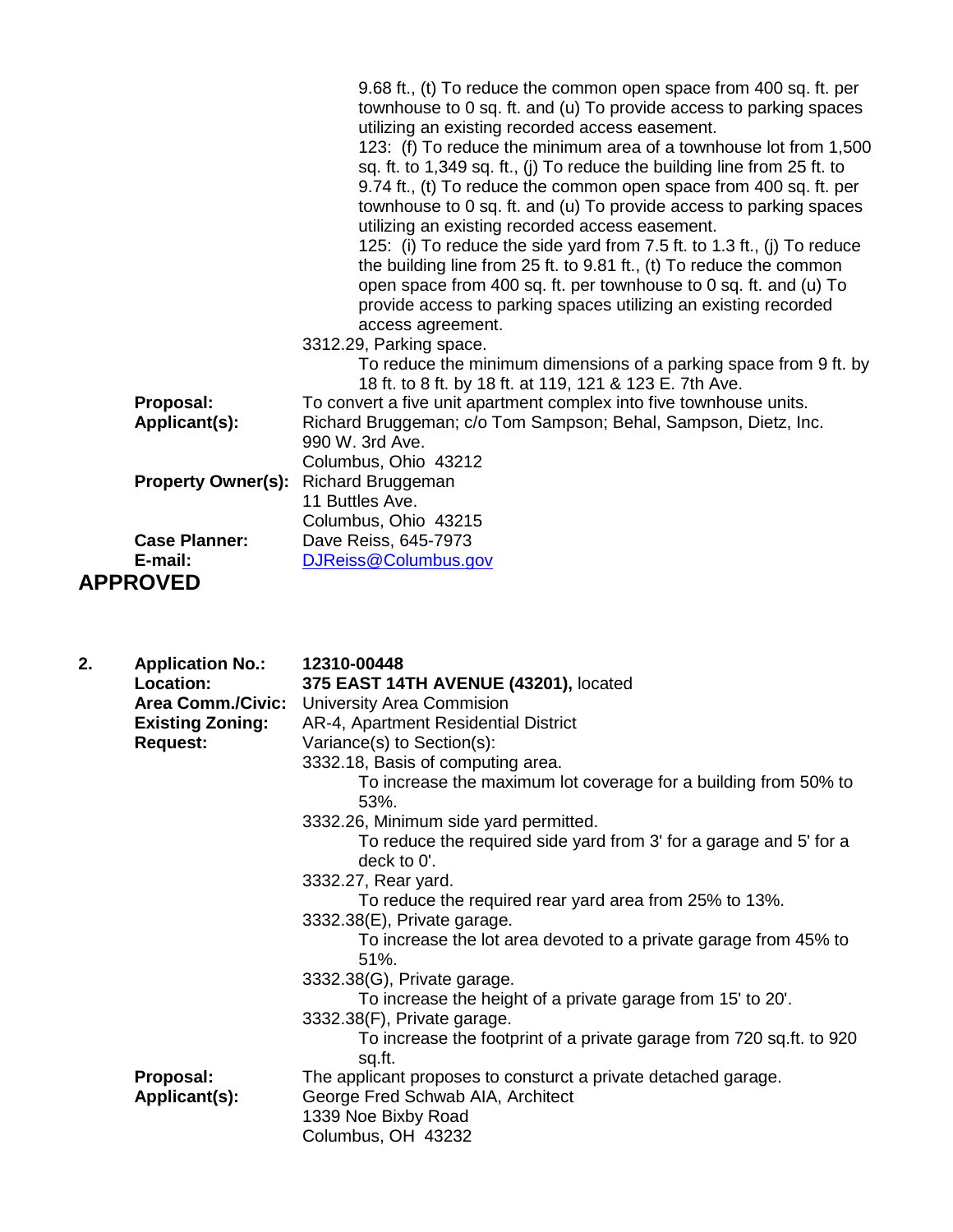| <b>Property Owner(s): Nathan Brown</b> |                        |
|----------------------------------------|------------------------|
|                                        | 375 East 14th Street   |
|                                        | Columbus, OH 43201     |
| <b>Case Planner:</b>                   | Jamie Freise, 645-6350 |
| E-mail:                                | JFFreise@Columbus.gov  |
| <b>TABLED</b>                          |                        |

| 3. | <b>Application No.:</b>   | 12310-00457                                                              |
|----|---------------------------|--------------------------------------------------------------------------|
|    | Location:                 | 1416 WEST 5TH AVENUE (43212), located at the northeast corner of         |
|    |                           | West 5th Avenue and Grandview Avenue.                                    |
|    | <b>Area Comm./Civic:</b>  | 5th by Northwest Area Commission                                         |
|    | <b>Existing Zoning:</b>   | C-4, Commercial District                                                 |
|    | <b>Request:</b>           | Variance(s) to Section(s):                                               |
|    |                           | 3372.604, Setback requirements.                                          |
|    |                           | To located a parking lot on the side of a building.                      |
|    |                           | 3372.604, Setback requirements                                           |
|    |                           | To increase the maximum building setback along Grandview                 |
|    |                           | Avenue from 10' to 14'.                                                  |
|    |                           | 3372.605, Building design standards.                                     |
|    |                           | To reduce the width of a principal building along a primary frontage     |
|    |                           | from 60% to 38%.                                                         |
|    |                           | 3372.605, Building design standards.                                     |
|    |                           | To reduce the amount of glass between the area of 2' and 10' from        |
|    |                           | 60% to 26% along West 5 <sup>th</sup> Avenue and to 38% along Grandview  |
|    |                           | Avenue.                                                                  |
|    |                           | 3312.49, Minimum number of parking spaces                                |
|    |                           | To reduce the minimum number of parking spaces from 58 to 37.            |
|    | Proposal:                 | Applicant proposes to construct a building addition and pation expansion |
|    |                           | for an existing restaurant.                                              |
|    | Applicant(s):             | LMBS 5, c/o Jim Callam                                                   |
|    |                           | 25380 Miles Road                                                         |
|    |                           | Bedford Heights, OH                                                      |
|    | <b>Property Owner(s):</b> | Harrison & Pruitt, Ltd.                                                  |
|    |                           | 978 Jaeger Street                                                        |
|    |                           | Columbus, OH 43206                                                       |
|    | <b>Case Planner:</b>      | Jamie Freise, 645-6350                                                   |
|    | E-mail:                   | JFFreise@Columbus.gov                                                    |
|    | <b>APPROVED</b>           |                                                                          |
|    |                           |                                                                          |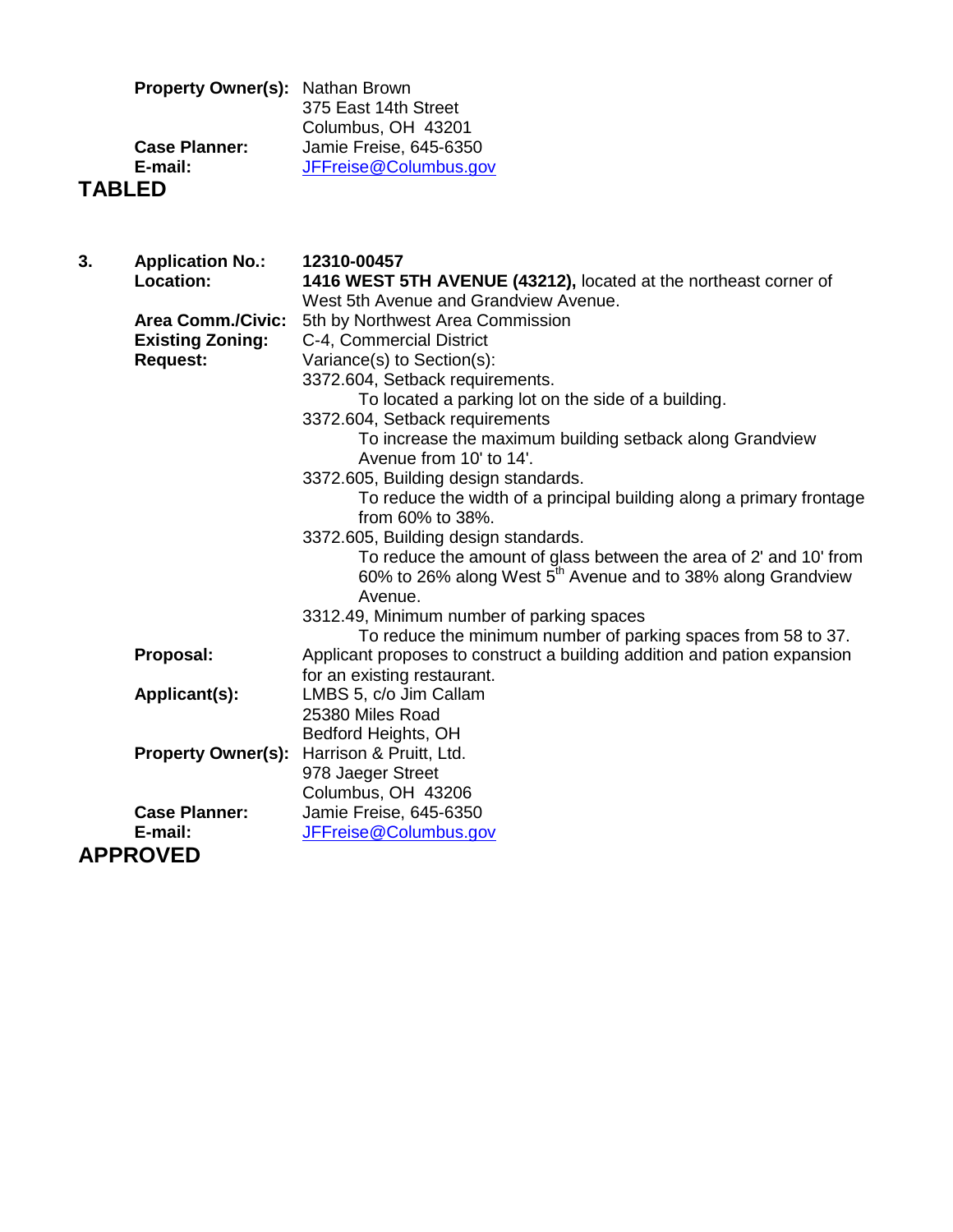| 4. | <b>Application No.:</b>   | 12310-00471                                                     |
|----|---------------------------|-----------------------------------------------------------------|
|    | <b>Location:</b>          | 1381-1451 SOUTH HAMILTON ROAD (43227), located on the west side |
|    |                           | of Hamilton Rd., 210 ft. north of Livingston Ave.               |
|    | <b>Area Comm./Civic:</b>  | None                                                            |
|    | <b>Existing Zoning:</b>   | C-3, Commercial District                                        |
|    | <b>Request:</b>           | Variance(s) to Section(s):                                      |
|    |                           | 3312.49, Minimum numbers of parking spaces required.            |
|    |                           | To reduce the required number of additional parking spaces from |
|    |                           | 33 to $0.$                                                      |
|    | Proposal:                 | To convert 3,600 sq. ft. of retail space into restaurant space. |
|    | Applicant(s):             | Jeanne Cabrel, Architect                                        |
|    |                           | 2939 Bexley Park Rd.                                            |
|    |                           | Columbus, Ohio 43209                                            |
|    | <b>Property Owner(s):</b> | Hamilton Center, L.T.D.; (E.V. Bishoff)                         |
|    |                           | 33 N. 3rd St.                                                   |
|    |                           | Columbus, Ohio 43215                                            |
|    | <b>Case Planner:</b>      | Dave Reiss, 645-7973                                            |
|    | E-mail:                   | DJReiss@Columbus.gov                                            |
|    | <b>APPROVED</b>           |                                                                 |

| 5. | <b>Application No.:</b><br><b>Location:</b> | 12311-00474<br>3540 EAST 5TH AVENUE (43219), located at the northwest corner of |
|----|---------------------------------------------|---------------------------------------------------------------------------------|
|    |                                             | James Rd. & E. 5th Ave., bounded by E. 7th Ave. on the north.                   |
|    | <b>Area Comm./Civic:</b>                    | None                                                                            |
|    | <b>Existing Zoning:</b>                     | M, Manufacturing District                                                       |
|    | <b>Request:</b>                             | Special Permit(s) to Section(s):                                                |
|    |                                             | 3389.07, Impound lot, junk yard or salvage yard.                                |
|    |                                             | To permit the storage and transfer of vehicles.                                 |
|    | Proposal:                                   | To establish a vehicle collection and transfer station.                         |
|    | Applicant(s):                               | South Columbus Recycling and Processing, L.L.C.; c/o Edward T.                  |
|    |                                             | <b>McClellan</b>                                                                |
|    |                                             | 880 Mendes Ct.                                                                  |
|    |                                             | Columbus, Ohio 43235                                                            |
|    | <b>Property Owner(s):</b>                   | Law Abstract Publishing Company, c/o Kristin Watt; Vorys, Sater, Seymour        |
|    |                                             | & Pease                                                                         |
|    |                                             | 52 E. Gay St.                                                                   |
|    |                                             | Columbus, Ohio 43215                                                            |
|    | <b>Case Planner:</b>                        | Dave Reiss, 645-7973                                                            |
|    | E-mail:                                     | DJReiss@Columbus.gov                                                            |
|    | <b>WITHDRAWN</b>                            |                                                                                 |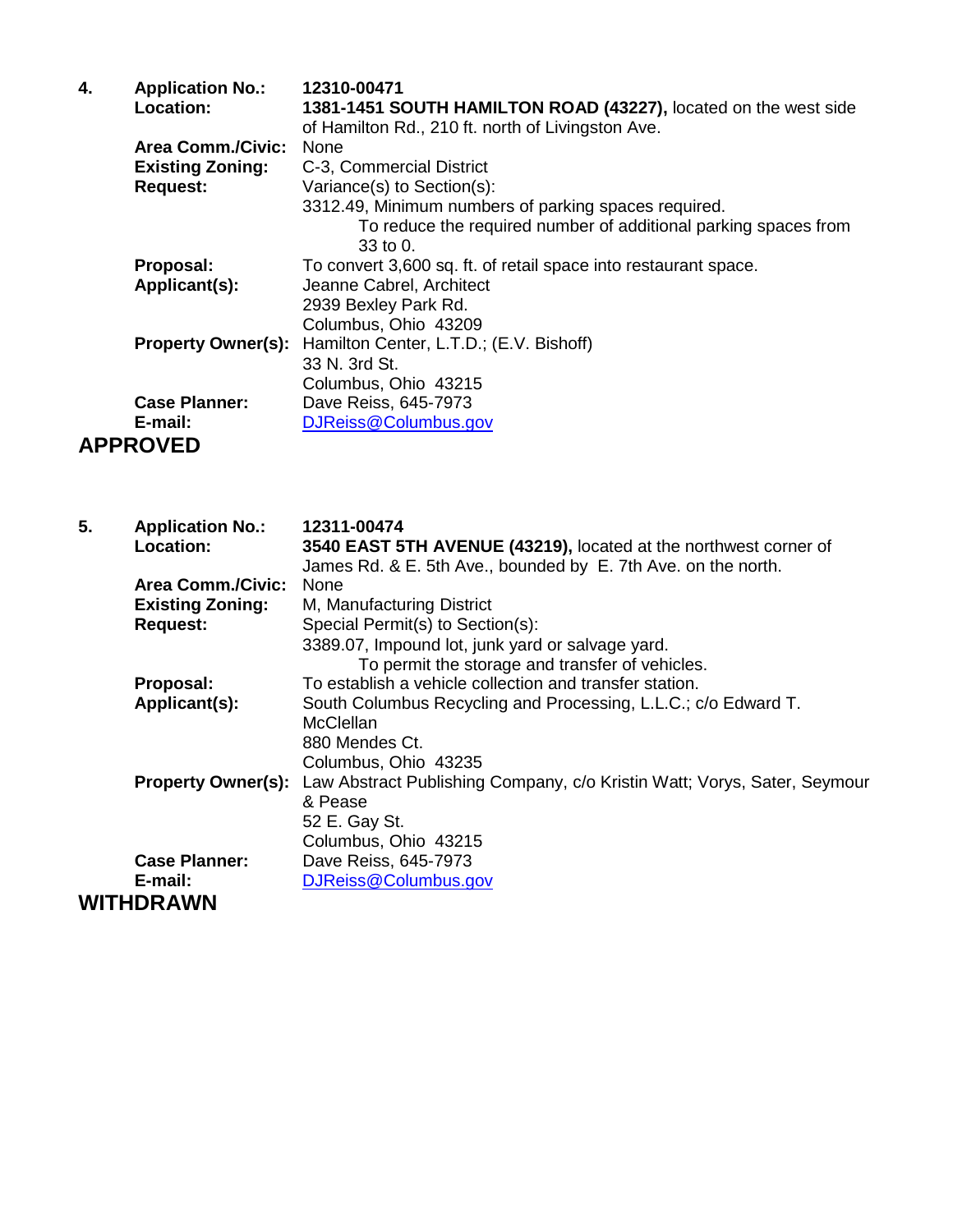| 6. | <b>Application No.:</b><br>Location:                | 12311-00475<br>2310 REFUGEE ROAD (43207), located on the north side of Refugee Rd.,<br>approximately 1/2-mile west of Alum Creek Dr. |
|----|-----------------------------------------------------|--------------------------------------------------------------------------------------------------------------------------------------|
|    | <b>Area Comm./Civic:</b><br><b>Existing Zoning:</b> | South Side Area Commission<br>M, Manufacturing District                                                                              |
|    | <b>Request:</b>                                     | Special Permit and Variance(s) to Section(s):<br>3389.07, Impound lot, junk yard or salvage yard.                                    |
|    |                                                     | To permit the storage and transfer of vehicles.                                                                                      |
|    |                                                     | 3392.12, Prohibited location.<br>To allow a salvage operation within 600 ft. of a residential zoning<br>district.                    |
|    | Proposal:                                           | To establish a vehicle collection and transfer station.                                                                              |
|    | Applicant(s):                                       | Randall Hall; c/o Edward T. McClellan<br>880 Mendes Ct.                                                                              |
|    |                                                     | Columbus, Ohio 43235                                                                                                                 |
|    |                                                     | <b>Property Owner(s):</b> Larry E. Kaffenbarger Trust                                                                                |
|    |                                                     | 10100 Ballentine Pk.<br>New Carlisle, Ohio 45344                                                                                     |
|    | <b>Case Planner:</b>                                | Dave Reiss, 645-7973                                                                                                                 |
|    | E-mail:                                             | DJReiss@Columbus.gov                                                                                                                 |
|    | <b>APPROVED</b>                                     |                                                                                                                                      |
|    |                                                     |                                                                                                                                      |
| 7. | <b>Application No.:</b>                             | 12310-00477                                                                                                                          |
|    | Location:                                           | 21 EAST 5TH AVENUE (43201), located at the southeast corner of Pearl                                                                 |
|    | <b>Area Comm./Civic:</b>                            | Al. & E. 5th Ave.<br>Italian Village Commission                                                                                      |
|    | <b>Existing Zoning:</b>                             | C-4, Commercial District                                                                                                             |
|    | <b>Request:</b>                                     | Variance(s) to Section(s):                                                                                                           |
|    |                                                     | 3312.49, Minimum numbers of parking spaces required.<br>To reduce the required number of additional parking spaces from<br>15 to 0.  |
|    | Proposal:                                           | To convert 3,459 sq. ft. of office space into a restaurant.                                                                          |
|    | Applicant(s):                                       | Dirty Dishes, L.L.C., d.b.a. "The Table"; c/o Connie J. Klema, Attorney<br>145 E. Rich St., 2nd Floor                                |
|    | <b>Property Owner(s):</b>                           | Columbus, Ohio 43215<br>Stickmen Properties, Ltd.                                                                                    |
|    |                                                     | 22 E. Gay St.                                                                                                                        |
|    |                                                     | Columbus, Ohio 43215                                                                                                                 |
|    | <b>Case Planner:</b><br>E-mail:                     | Dave Reiss, 645-7973<br>DJReiss@Columbus.gov                                                                                         |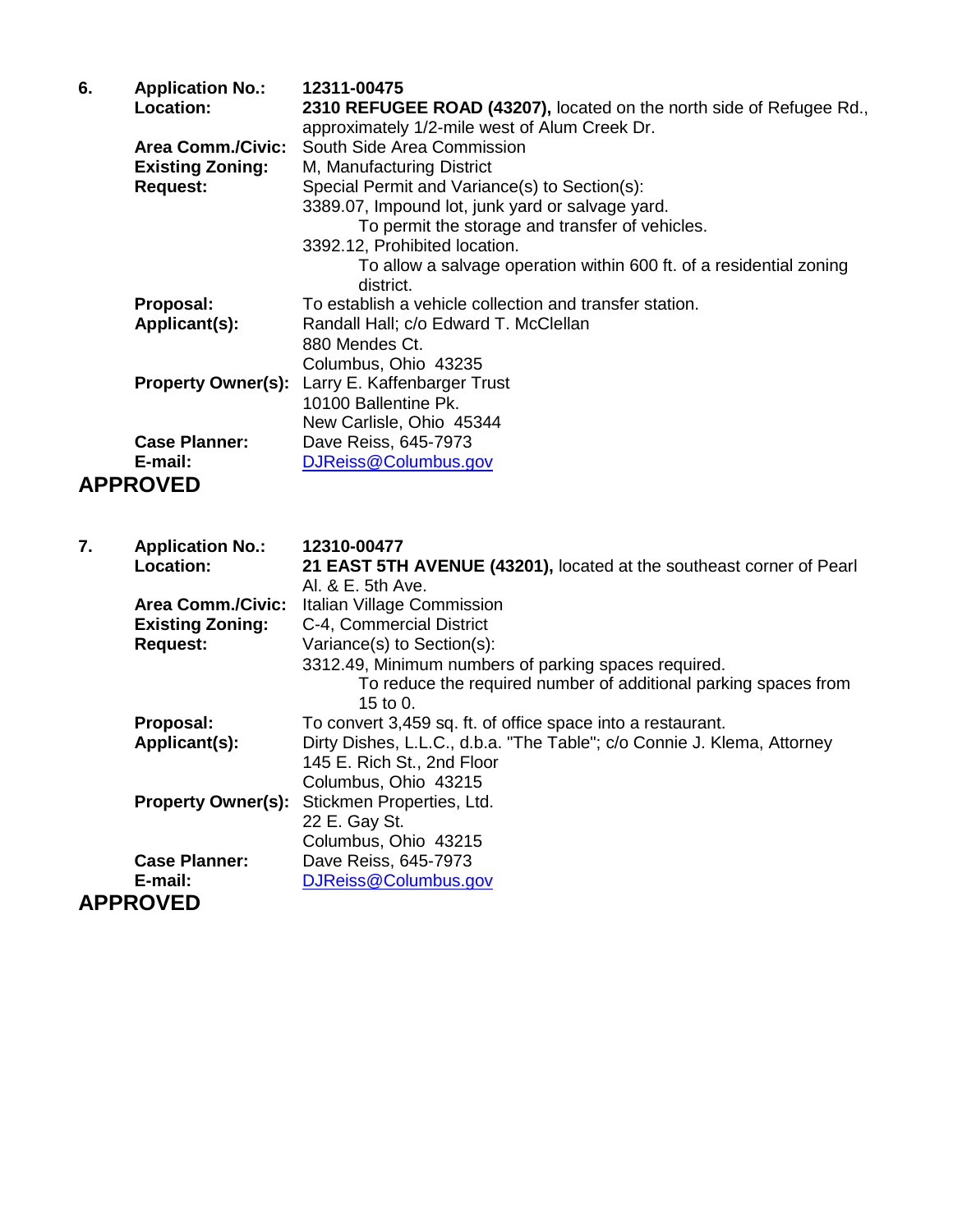| 8.            | <b>Application No.:</b>  | 12310-00478                                                                  |
|---------------|--------------------------|------------------------------------------------------------------------------|
|               | Location:                | 891 NORTH HIGH STREET (43201), located at the southwest corner of            |
|               |                          | Price and North High Street.                                                 |
|               | <b>Area Comm./Civic:</b> | Victorian Village Area Commission                                            |
|               | <b>Existing Zoning:</b>  | C-4, Commercial District                                                     |
|               | <b>Request:</b>          | Variance(s) to Section(s):                                                   |
|               |                          | 3312.49, Minimum number of parking spaces                                    |
|               |                          | To reduce the minimum number of parking spaces from 20 to 0.                 |
|               | Proposal:                | The applicant proposes to convert an existing retail space to a coffee shop. |
|               | Applicant(s):            | New Avenue Architects and Engineers, c/o Brent Racer                         |
|               |                          | 4740 Reed Road, Suite 201                                                    |
|               |                          | Upper Arlington, OH 43220                                                    |
|               |                          | Property Owner(s): Generation Rentals, Ltd.                                  |
|               |                          | PO Box 10123                                                                 |
|               |                          | Columbus, OH 43201                                                           |
|               | <b>Case Planner:</b>     | Jamie Freise, 645-6350                                                       |
|               | E-mail:                  | JFFreise@Columbus.gov                                                        |
| <b>TABLED</b> |                          |                                                                              |

## **HOLDOVER CASES:**

| 9. | <b>Application No.:</b><br>Location: | 10311-00451<br>370 MORRISON ROAD (43213), located at the northeast corner of<br>Westbourne Ave, & Morrison Rd.                                                           |
|----|--------------------------------------|--------------------------------------------------------------------------------------------------------------------------------------------------------------------------|
|    | <b>Area Comm./Civic:</b>             | None                                                                                                                                                                     |
|    | <b>Existing Zoning:</b>              | L-M, Limited Manufacturing District                                                                                                                                      |
|    | <b>Request:</b>                      | Special Permit & Variances(s) to Section(s):                                                                                                                             |
|    |                                      | 3363.19, Location requirements.                                                                                                                                          |
|    |                                      | To permit a more objectionable use (recycling facility) to locate                                                                                                        |
|    |                                      | within 600 ft. of a residential or apartment residential zoning district,                                                                                                |
|    |                                      | to be at a distance of approximately 200 ft.                                                                                                                             |
|    |                                      | 3363.27, Height and area regulations.                                                                                                                                    |
|    |                                      | To permit a recycling use to locate within 600 ft. of a residential or                                                                                                   |
|    |                                      | apartment residential district at a distance of approximately 200 ft.                                                                                                    |
|    |                                      | 3363.41, Storage.                                                                                                                                                        |
|    |                                      | To not provide the required fence or green belt planting strip for                                                                                                       |
|    |                                      | screening. Also, to allow salvage storage to occur within 600 ft. of a<br>residential or apartment residential zoning district at a distance of<br>approximately 200 ft. |
|    |                                      | 3389.07, Impound lot, junk yard or salvage yard.                                                                                                                         |
|    |                                      | To grant a special permit for the establishment of a recycling<br>facility.                                                                                              |
|    |                                      | 3392.04, Special permit.                                                                                                                                                 |
|    |                                      | To obtain a special permit for the operation of a recycling facility.                                                                                                    |
|    |                                      | 3392.10, Performance requirements.                                                                                                                                       |
|    |                                      | To increase the allowable height of piled material tobe up to 30 ft.                                                                                                     |
|    |                                      | instead of 10 ft. Also, to not provide at least a 6 ft. tall, non-                                                                                                       |
|    |                                      | transparent fence around an open area where business is                                                                                                                  |
|    |                                      | conducted.                                                                                                                                                               |
|    |                                      | 3392.12, Prohibited location.                                                                                                                                            |
|    |                                      | To allow a recycling facility to be established within 600 ft. of a<br>residential or institutional zoning district; to be at a distance of<br>approximately 200 ft.     |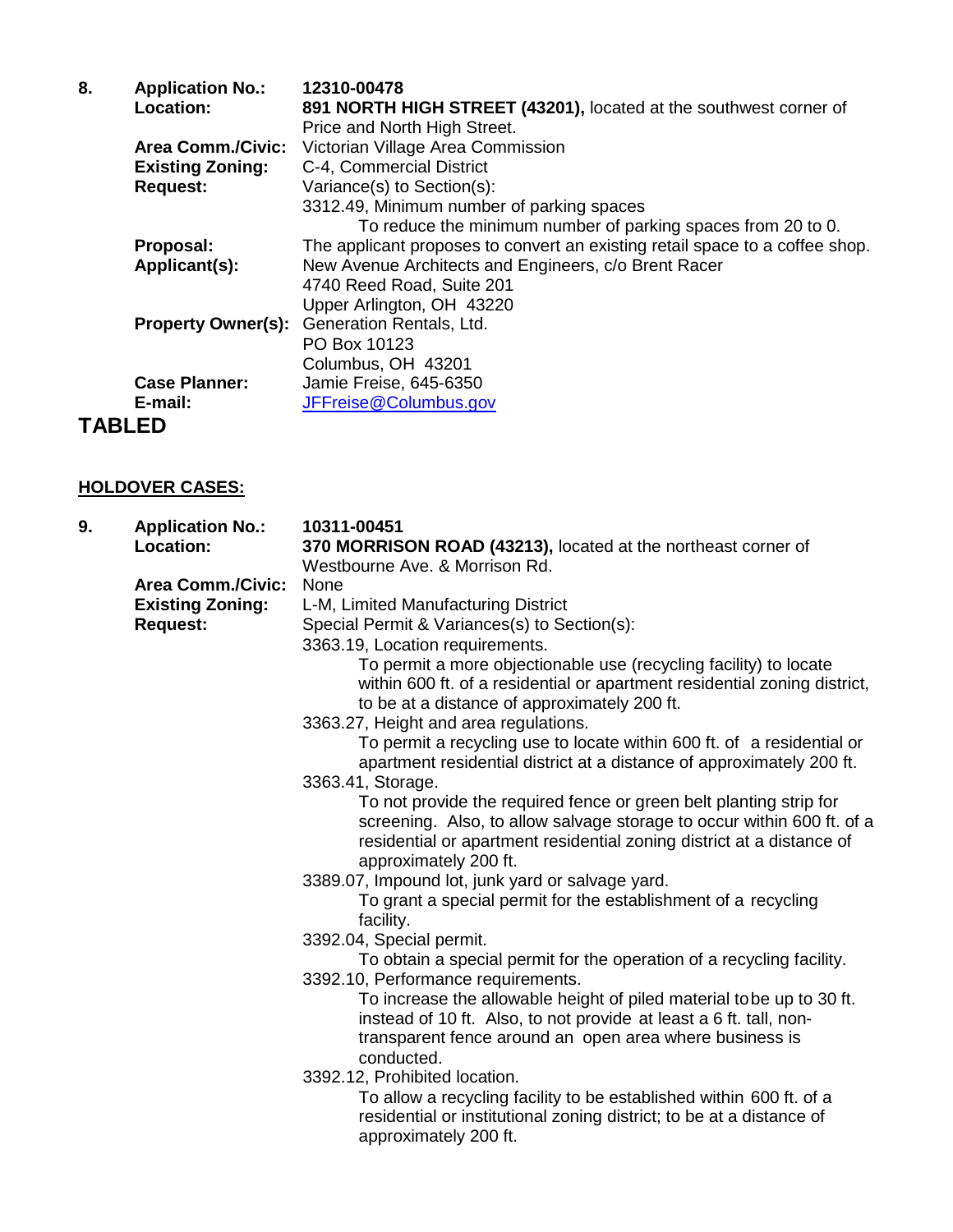| Proposal:            | To establish a recycling facility.                                               |
|----------------------|----------------------------------------------------------------------------------|
| Applicant(s):        | Columbus Bituminous Concrete Corp.; c/o Jeffrey L. Brown/David Hodge;            |
|                      | Smith & Hale, L.L.C.                                                             |
|                      | 37 W. Broad St., Suite 725                                                       |
|                      | Columbus, Ohio 43215                                                             |
|                      | <b>Property Owner(s):</b> Columbus Bituminous Concrete Corp.; c/o Robert R. Dunn |
|                      | 10 W. Broad St., Suite 2100                                                      |
|                      | Columbus, Ohio 43215                                                             |
| <b>Case Planner:</b> | Dave Reiss, 645-7973                                                             |
| E-mail:              | DJReiss@Columbus.gov                                                             |
|                      | APPROVED SPECIAL PERMIT. VARIANCES PREVIOUSLY APPROVED.                          |

| 10. | <b>Application No.:</b>  | 12311-00251                                                               |
|-----|--------------------------|---------------------------------------------------------------------------|
|     | Location:                | 3871 STELZER ROAD (43219), located on the west side of Stelzer Road,      |
|     |                          | approximately 100 feet north of Easton Way.                               |
|     | <b>Area Comm./Civic:</b> | Northeast Area Commission                                                 |
|     | <b>Existing Zoning:</b>  | CPD, Commercial Planned Development District                              |
|     | <b>Request:</b>          | Special Permit(s) to Section(s):                                          |
|     |                          | 3389.12, Portable building.                                               |
|     |                          | To use a portable building for storage.                                   |
|     | Proposal:                | To use portable buildings for the storage of materials uses at the Easton |
|     |                          | Town Center.                                                              |
|     | Applicant(s):            | Morso Holding Company, c/o Jeffrey L. Brown                               |
|     |                          | 37 West Broad Street                                                      |
|     |                          | Columbus, Ohio 43215                                                      |
|     |                          | <b>Property Owner(s): Morso Holding Company</b>                           |
|     |                          | 3 Limited Parkway                                                         |
|     |                          | Columbus, Ohio 43230                                                      |
|     | <b>Case Planner:</b>     | Jamie Freise, 645-6350                                                    |
|     | E-mail:                  | JFFreise@Columbus.gov                                                     |
|     | <b>APPROVED</b>          |                                                                           |